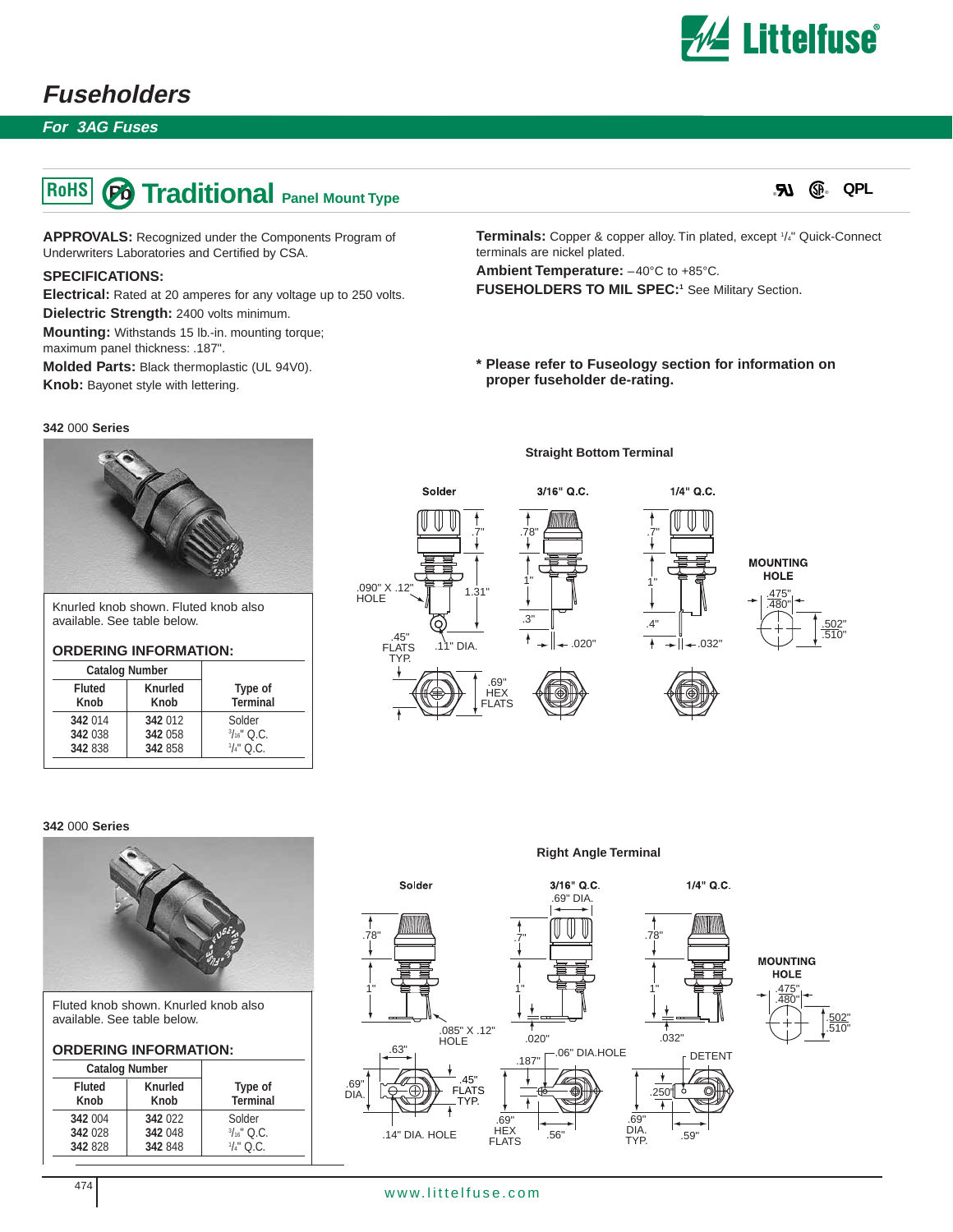

**For 3AG Fuses**

# **Blown-Fuse Indicating Panel Mount Type**

® ® **QPL**

**APPROVALS:** Recognized under the Components Program of Underwriters Laboratories and Certified by CSA.

# **SPECIFICATIONS:**

**Electrical:** Rated at 20 amperes at lamp voltage shown below. Dielectric withstanding voltage exceeds 1500 volts. All fuseholders are supplied with a resistor. When designing indicating type fuseholders into a circuit, consideration should be given to the resistance of fractional amperage fuses and the parallel resistance of the indicator lamp and 7its resistor.

**Mounting:** Withstands 15 lb.-in. mounting torque. Maximum panel thickness is .250".

**Molded Parts:** Black Thermoplastic (UL 94V-0), except lens is thermoplastic (UL 94V2). See Table below for lens color.

**Knob:** Bayonet style.

**Terminals:** Copper & copper alloy. Tin plated.

**Ambient Temperature:** –40°C to +85°C.

**Hardware:** Neoprene washer, lockwasher & hex nut unassembled. Oring option available must be ordered separately using part numer **901- 108**.

**FUSEHOLDERS TO MIL SPEC:** See Military Section.

### **\* Please refer to Fuseology section for information on proper fuseholder de-rating.**

### **ORDERING INFORMATION:**

| <b>Catalog Number</b>                  |                                          |                  |                  |                           |               |
|----------------------------------------|------------------------------------------|------------------|------------------|---------------------------|---------------|
| 344 000<br><b>Series</b><br>(Bar Knob) | 344 400<br><b>Series</b><br>(Round Knob) | Voltage<br>Range | Lamp Type        | Lamp<br>Current<br>Rating | Lens<br>Color |
| 344 006                                | 344 401                                  | $2.5$ to $7$     | 6V Incandescent  | $.20$ amp                 | Amber         |
| 344 012                                | 344 402                                  | 7 to 16          | 14V Incandescent | $.08$ amp                 | Amber         |
| 344 024                                | 344 403                                  | 16 to 32         | 28V Incandescent | $.04$ amp                 | Amber         |
| 344 125                                | 344 404                                  | 100 to 125       | Neon             | $.002$ amp                | Clear         |
| 344 250                                | 344 405                                  | 200 to 250       | Neon             | .002 amp                  | Clear         |







**Mounting Hole** 

.567" .575"

.627"



13